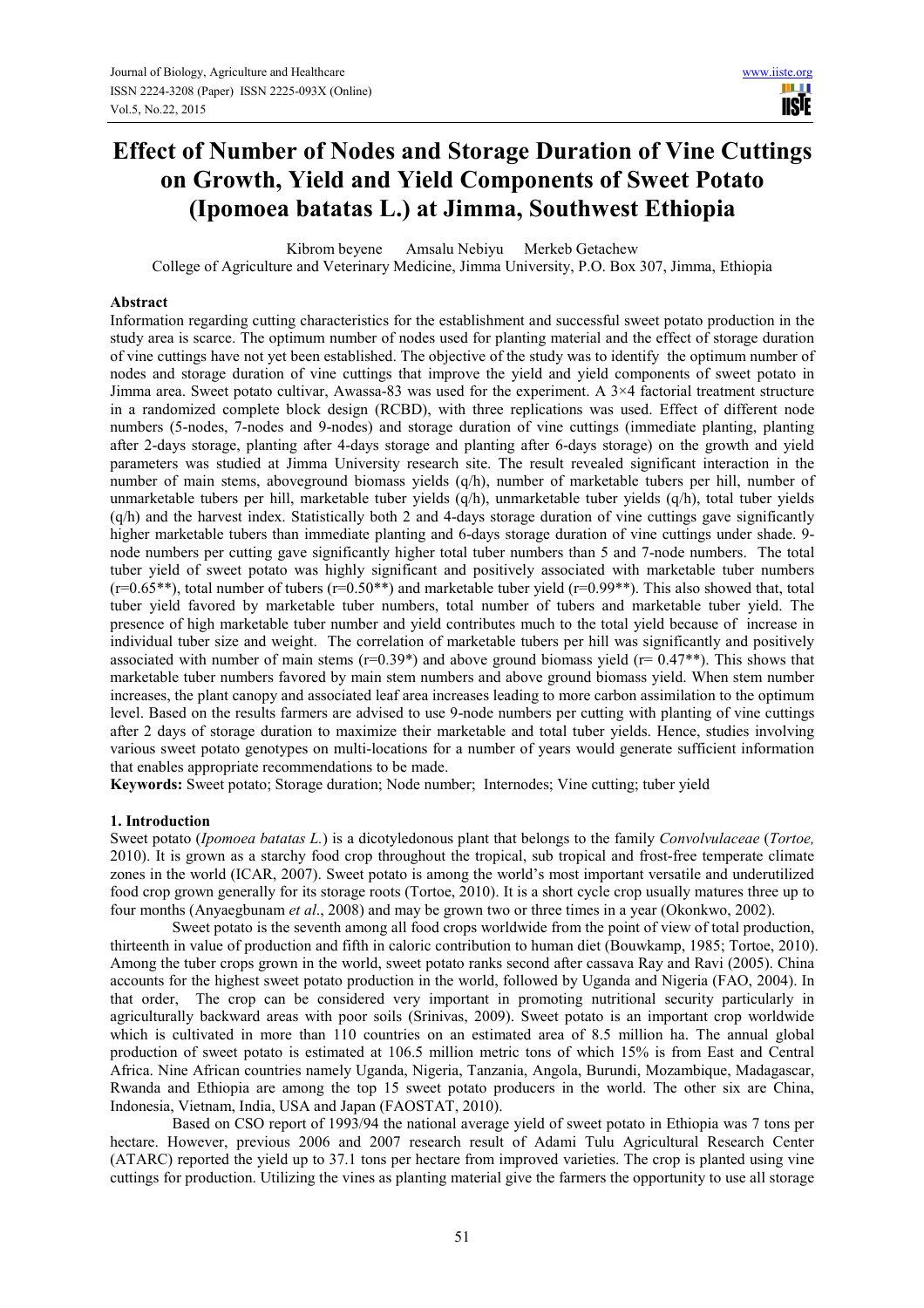roots for consumption or for sale. The length or the number of nodes per cutting of the vine cuttings varies from farmer to farmer and from location to location (Belehu, 2003). Vine cuttings are better planting material in tropical regions than sprouts from tubers for several reasons. Plants derived from vine cuttings are free from soilborne disease (Onwueme, 1978; Phills & Hill, 1984). By propagating with vine cuttings the entire tuber harvest can be saved for consumption or marketing instead of reserving some of it for planting purposes and vine cuttings yield better than sprouts, and produce roots of more uniform size and shape.

There are conflicting results regarding the optimum length of vine cuttings. Onwueme (1978) indicated that tuber yield tends to increase with increase in the length of the vine cuttings used, and recommended a length of about 30 cm (9-node numbers per cutting). Cuttings longer than 30 cm tend to be wasteful of planting material, while much shorter cuttings established slower, and gave poorer yields. Ravindran & Mohankumar (1982) and Bautista & Vega (1991) also recommended that 20 to 40 cm long vine cuttings should be used for better storage root yield. Hall (1986) found that 40 to 45 cm cuttings produced higher total marketable root yield than 20 to 25 cm cuttings.

In Melkassa and Hawassa the three cutting lengths of Hwassa-83 cultivar (20 cm considered 5-node numbers, 25 cm considered 6-node numbers and 30 cm considered 9-node numbers) did not differ in total, marketable, medium, large, under size and over size storage root yields. The 30 cm cuttings (9-node numbers per cutting) resulted in highest yields of small storage roots than the 20cm cuttings (5-node numbers per cutting) and 25 cm cuttings (6-node numbers per cutting). There were no significant yield differences of small storage roots between the 20 cm and 25 cm cuttings (Belehu, 2003). Choudhury (1979) obtained more tuberous roots using cuttings from top portion of the vines with four nodes. The terminal vine cuttings were also reported to give higher yield than cutting made from the middle portion of the vine irrespective to the number of nodes in cutting. suitable planting material ensures proper growth, optimum plant stand and tuberization which ultimately influenced the yield of crop. The different vine parts used as planting material influence the growth, and yield of sweet potato to a great extent.

Yield of sweet potato could be improved by the use of good planting materials. The most common method of sweet potato propagation is by the use of vine cuttings (Edmond, 1971). In many places, farmers use any length of cuttings which are available or convenient to handle. Some farmers use short cuttings for planting just because they are easy for handling or in order to economize the planting materials. Others also take very long cuttings, fold them several times and insert them in the soil. In other places, after harvesting the previous crop, the vines left on the field to grow again without any organized propagation (Amoah, 1997). Vine cuttings stored under shade in the main field for 3 days produced plants with highest marketable root yield followed by 4 days old cuttings (Hammett, 1983). Cut vines with intact leaves are stored under shade for two days prior to planting in the main field to promote better root initiation, easy establishment of vines and higher root yield (Ravindran and Mohankumar, 1989; Biswal, 2008).

Storing of vines for a long time caused failure of establishment in the field due to drying. Planting of sweet potato vine cuttings is preferably done as soon as possible, after they are selected and cut. However, this may not always be possible, for instance, when it is too hot, when the field is not ready yet, labor for planting may be scarce, or due to any other reasons. Cuttings can be kept for a maximum of seven days, before losing condition that leads to large reduction in storage root yield. Storing vine cuttings for 1 - 3 days does not affect the final yield (SASHA, 2009). In order to preserve the food reserves in the stem, most of the leaves on the cuttings should be removed, leaving only a few leaves at the tip. Then the cuttings are tied in small bundles with their bases covered with a wet cloth or sack. The bundles are kept in a cool and shady place. Alternatively, may be partially buried in a narrow trench under the shed of a tree with the vines spread out along the trench, with two-thirds of the vines under the soil surface.

During the storage period, roots may develop at the base of the cuttings. This is called "pre-sprouting." The cuttings should then be carefully planted with the roots. Storing the vine cuttings hardens them, that is, they become tougher and more resistant to the "shock" of planting. Establishment is faster when vine cuttings are presprouted. However, there is no yield advantage from this practice (SASHA, 2009). Information regarding cutting characteristics for the establishment and successful sweet potato production in Southwestern Ethiopia is scarce. The optimum and suitable number of nodes per cutting used for planting material and the effect of vine cuttings stored under shade in the main field after preparing have not yet been standardized and therefore' this experiment is expected to fill the gap. Hence, this experiment was designed with the objective: To identify the optimum number of nodes per cuttings and storage duration of vine cuttings that improve the yield and yield components of sweet potato in Jimma area.

# **2. Materials and Methods**

# **2.1. Description of the Experimental Site**

The experiment was conducted under rain-fed condition from June 2014 to February 2015 at Jimma University College of Agriculture and Veterinary Medicine, research site. The site is located at 7°42"N latitude and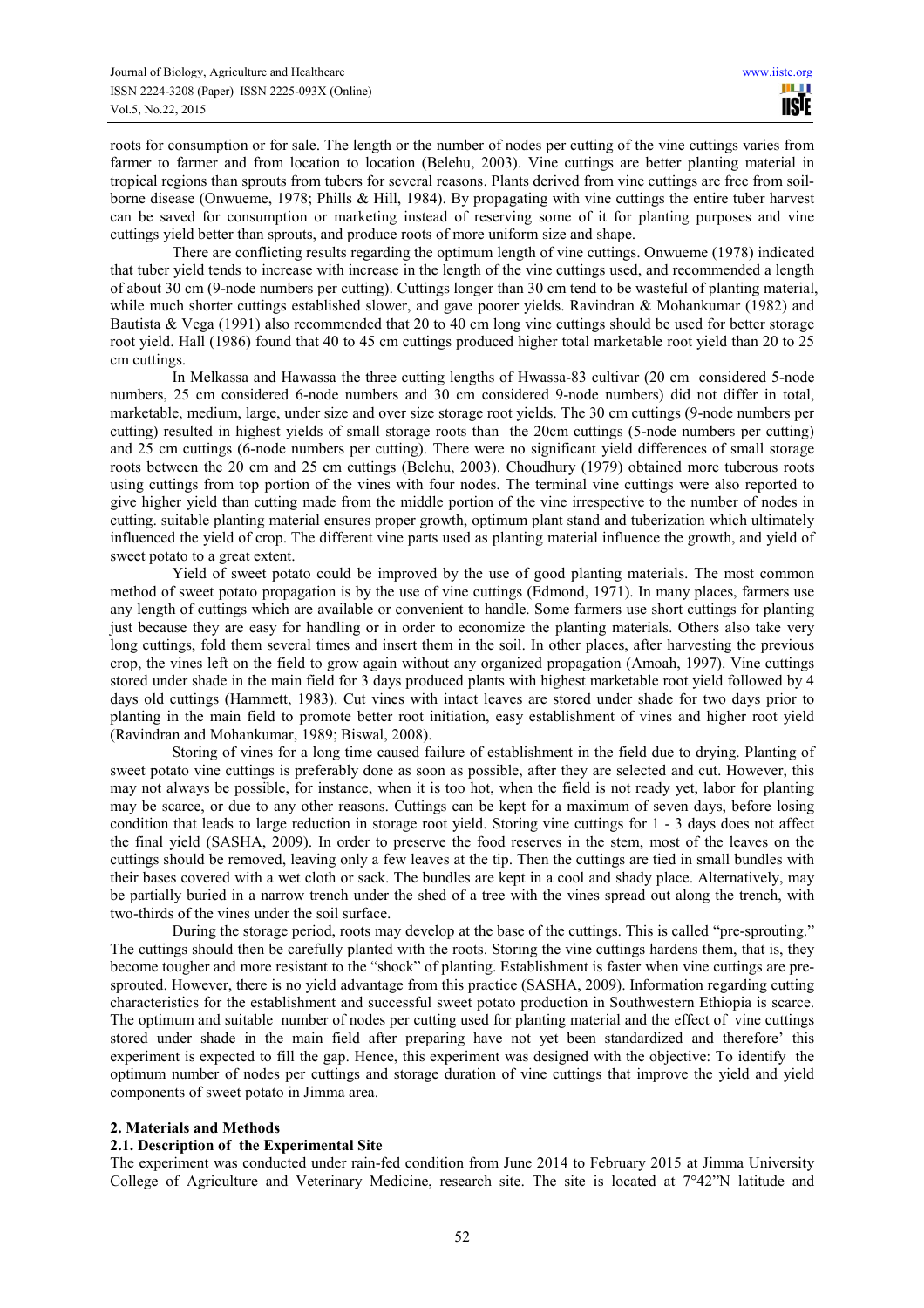36°50"E longitude with a distance of 356 km away from Addis Ababa, with an altitude of 1710 meters above sea level (m.a.s.l.). Abera (2011) reported the mean annual rainfall, relative humidity and temperature of the study area is1250- 1500 mm, 91% and 11.8 to 26.8°C, respectively. The dominant soils of the area are Nitisol and Cambisol with favorable physical property for agricultural practices and well recognized as the most productive soils in Ethiopia (Mesfin, 1998).

# **2.2 Experimental Materials**

Sweet potato cultivar, Awassa-83 was used for the experiment. Cuttings of the various node numbers were prepared from plants which were grown in the field for 3-4 months. 240 pieces each containing 5-node, 7-node and 9-node cuttings were taken from the middle portion of healthy vines. The cuttings were left under shade for 2, 4 and 6-days to accelerate root initiation.

# **2.3. Treatments and Experimental Design**

The experiment was laid out as a randomized complete block design in a 3×4 factorial arrangement and replicated three times. The treatments were three different numbers of nodes (5, 7 and 9) and four storage duration of vine cuttings under shade (control (immediate planting), planting after 2-days storage, planting after 4-days storage, planting after 6-days storage. There were 12 treatment combinations and 36 plots. The treatments were randomly assigned to each plot. The rows were spaced 0.6 m apart and cuttings in the row was space 0.3 m  $(60 \text{ cm} \times 30 \text{ cm})$ . Each plot consisted of 4 rows and each row contained 5 cuttings. Each plot with each row accommodating 20 plants. Data was taken from the two center row of 6 plants. The gross plot size was 3.6m<sup>2</sup> and net harvest area was 1.08 m<sup>2</sup>.

# **2.4 Crop Field Management**

The leaves were stripped off from the vines leaving two leaves at the upper portion. The cuttings were inserted into the soil inclined at an angle of  $45^{\circ}$  with half of the length buried in the soil with the nodes pointing upwards. Weeding was done for the first 6-weeks after planting. Rodent attack on some of the exposed tubers was controlled by periodic earthning-up of all ridges. Prior to harvesting, the field was watered for 2-days to facilitate easy digging in order to limit bruising of tubers. Harvesting was done manually after which the tubers is washed and packed for record.

| No. of treatments | Treatment description                                                 |
|-------------------|-----------------------------------------------------------------------|
|                   | 5-nodes per cutting $\times$ Immediate planting (control)             |
|                   | 5-nodes per cutting $\times$ 2-days storage vine cuttings under shade |
|                   | 5-nodes per cutting $\times$ 4-days storage vine cuttings under shade |
|                   | 5-nodes per cutting $\times$ 6-days storage vine cuttings under shade |
|                   | 7-nodes per cutting $\times$ Immediately planting (control)           |
|                   | 7-nodes per cutting $\times$ 2-days storage vine cuttings under shade |
|                   | 7-nodes per cutting $\times$ 4-days storage vine cuttings under shade |
|                   | 7-nodes per cutting $\times$ 6-days storage vine cuttings under shade |
|                   | 9-nodes per cutting $\times$ Immediately planting (control)           |
| 10                | 9-nodes per cutting $\times$ 2-days storage vine cuttings under shade |
|                   | 9-nodes per cutting $\times$ 4-days storage vine cuttings under shade |
| 12                | 9-nodes per cutting $\times$ 6-days storage vine cuttings under shade |

# **Table 1**. Number of treatments

# **2.5 Data Collected**

The sweet potato plants used as stock plants were allowed to grow for 175 days (almost six months) while monitoring growth and harvesting the vines at the specified stages of growth. The parameters studied included:

1. **Total Weight of Fresh Tuber Yield (TWFTY) (q/h):** The total fresh yield of tuberous roots were determined by combining the weights of the marketable and the unmarketable tuberous root fresh yields.

**2. Weight of Marketable Tuber Yield (WMTY) (q/h):** The marketable fresh yields of tuberous roots were determined by weighing the afore-mentioned tuberous root categories separately.

**3. Weight of Unmarketable Tuber Yield (WUMTY) (q/h):** The unmarketable fresh yields of tuberous roots were determined by weighing the afore-mentioned tuberous root number categories separately (Mohammed *et al*., 2011)

**4. Total Number of Tubers Per Hill (TNT)**: At the final harvesting, all plants from the net plot area were harvested. The number of unmarketable tuberous roots was determined by counting the number of tuberous roots having the weight of less than 100 g as well as those that were blemished. Similarly, the number of marketable tuberous roots was determined by counting those having the weight of more than 100 g. The number of total tuberous roots was determined by adding up the values of the two tuberous root categories. This method is most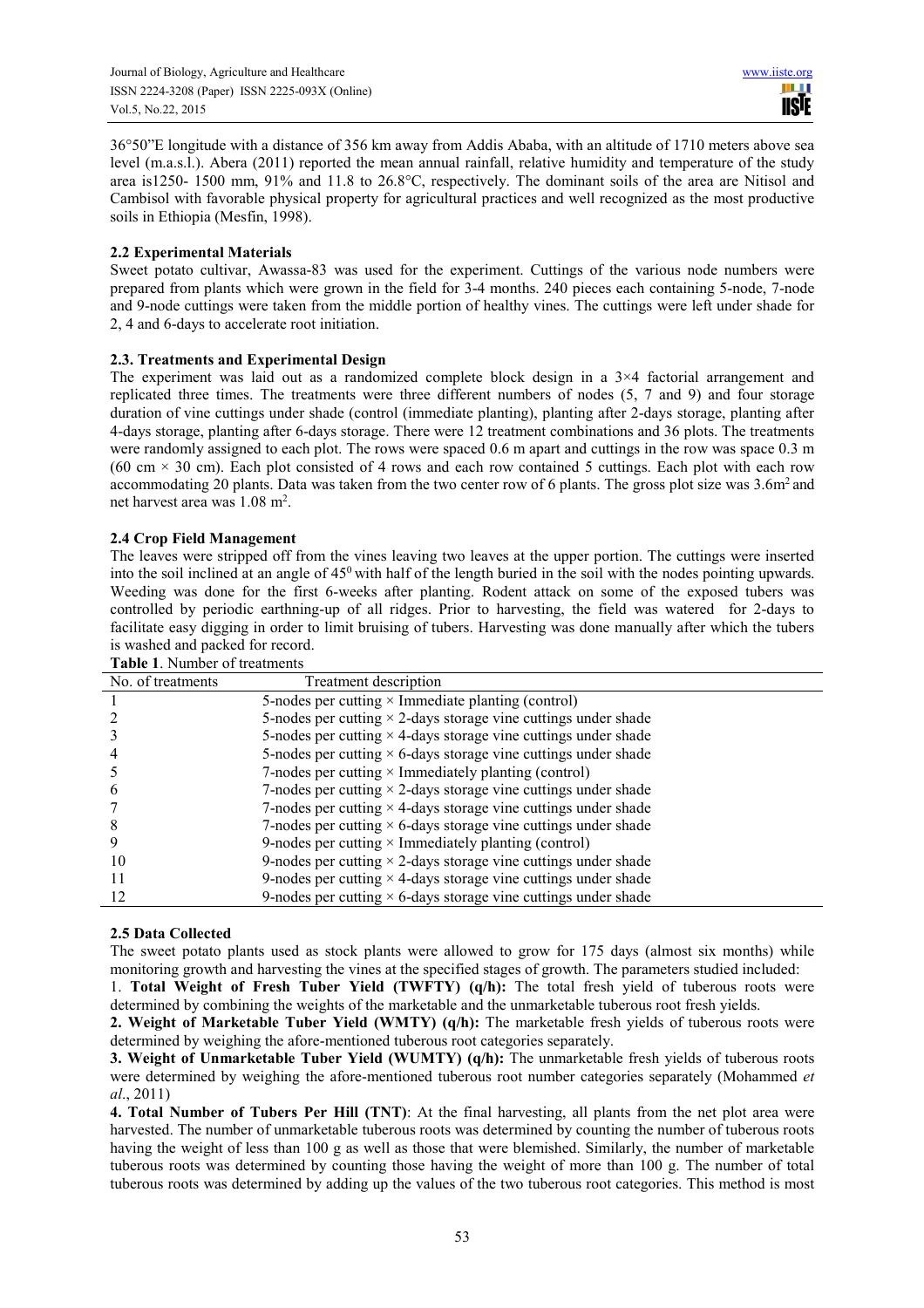ш **IISTE** 

probably similar with they are used by (Mohammed *et al*., 2011).

**5. Number of Marketable Tubers Per Hill (NMT):** The marketable tubers per hill were judged by tuber size, length, shape, cleanness, free from diseases and pests. Similarly, the marketable tuberous roots was determined by counting those having the weight of more than 100 g.

**6. Number of Unmarketable Tuber Per Hill (NUMT):** The number of unmarketable tuber root

were determined by counting the number of tuberous roots having the weight of less than 100 g

as well as those that were blemished, attacked by rodents, diseases and pests.

**7. Average Tuber Length (TL):** The average length of tuberous roots was measured from each harvest plot.

**8. Tuber Dry Matter Content (TDMC) (%):** The dry matter content was determined by drying in an oven at 70°C-80°C during 24 hrs to constant weight. The amount of dried pulp of sweet potato tuberous roots from hundred (100) gram of fresh pulp of sweet potato tuberous roots was weighed. The dry matter content was expressed as follows:

Dry matter content =  $100 * (W 2/W 1)$ 

Where,

 $W 2$  = the weight of dried pulp of tuberous root

 $W_1$  = the weight of fresh pulp of tuberous root

[

**9. The Number of Main Stems (NMS):** The actual count of primary branches at harvest time

**10. Number of Nodes (NN):** It was taken at harvest from the main stem

**11. Length of Internodes (IL):** It was taken at harvest from the center of main stem

**12. Plant Height (PH):** The length of plant was measured from the ground level to the tip of the plant from the number of main branches randomly at harvest

**13. Aboveground Biomass Yield (ABY) (q/h):** The fresh aboveground biomass yield per hectare at harvest.

**14. Harvest index (%)** =  $WFSR \times 100$ 

WFSR+ABY

Where,

 WFSR= weight of fresh storage roots ABY= aboveground biomass yield

**Linear model of RCBD** 

**Y***ij=µ+τi+βj+εij* 

where :  $Y_{ii}$  is the j<sup>th</sup> observation of the i<sup>th</sup> treatment

 $\mu$  is the population mean,

 $\tau_i$  is the treatment effect of the i<sup>th</sup> treatment,

 $\beta j$  is the rep effect of the j<sup>th</sup>, replicate, and

 $\varepsilon_{ij}$  is the random error.

# **2.6. Statistical Analysis**

After having test of normality of variances for each parameters studied, data were subjected to analysis of variance using statistical software package SAS version 9.2 at 95% confidence interval. The differences between treatment means were compared using Least Significant Difference (LSD) at 5% level of significance. Simple correlation coefficients were carried out among growth, yield and yield components.

# **3. Results and Discussion**

# **3.1 Growth Parameters**

# **3.1.1 Number of main stems**

Analysis of variance showed that number of main stem was significantly ( $p<0.05$ ) influenced by the number of nodes per cutting. Similarly storage duration of vine cuttings and the interaction effect of number of nodes per cutting with storage duration of vine cuttings were also highly significantly ( $p<0.01$ ) influenced the number of main stems.

The combination of all main effects of node numbers with 6-days storage duration of vine cuttings and 7 and 9-node numbers with 2-days storage duration of vine cuttings were significantly difference from the interaction of all the main effect of node numbers with immediate planting and 5-node numbers with 2 and 4 days storage duration of vine cuttings (Table 2). Among the interaction effect of all factors of node numbers with 6-days storage duration of vine cuttings and 7 and 9-node numbers with 2-days storage duration of vine cuttings were showed statistically non-significant difference in the number of main stems. This indicates for increasing number of main stems any node numbers need to lay up 2-6-days before planting, and Stored vines were found to be superior to fresh vines in respect of number of main stem.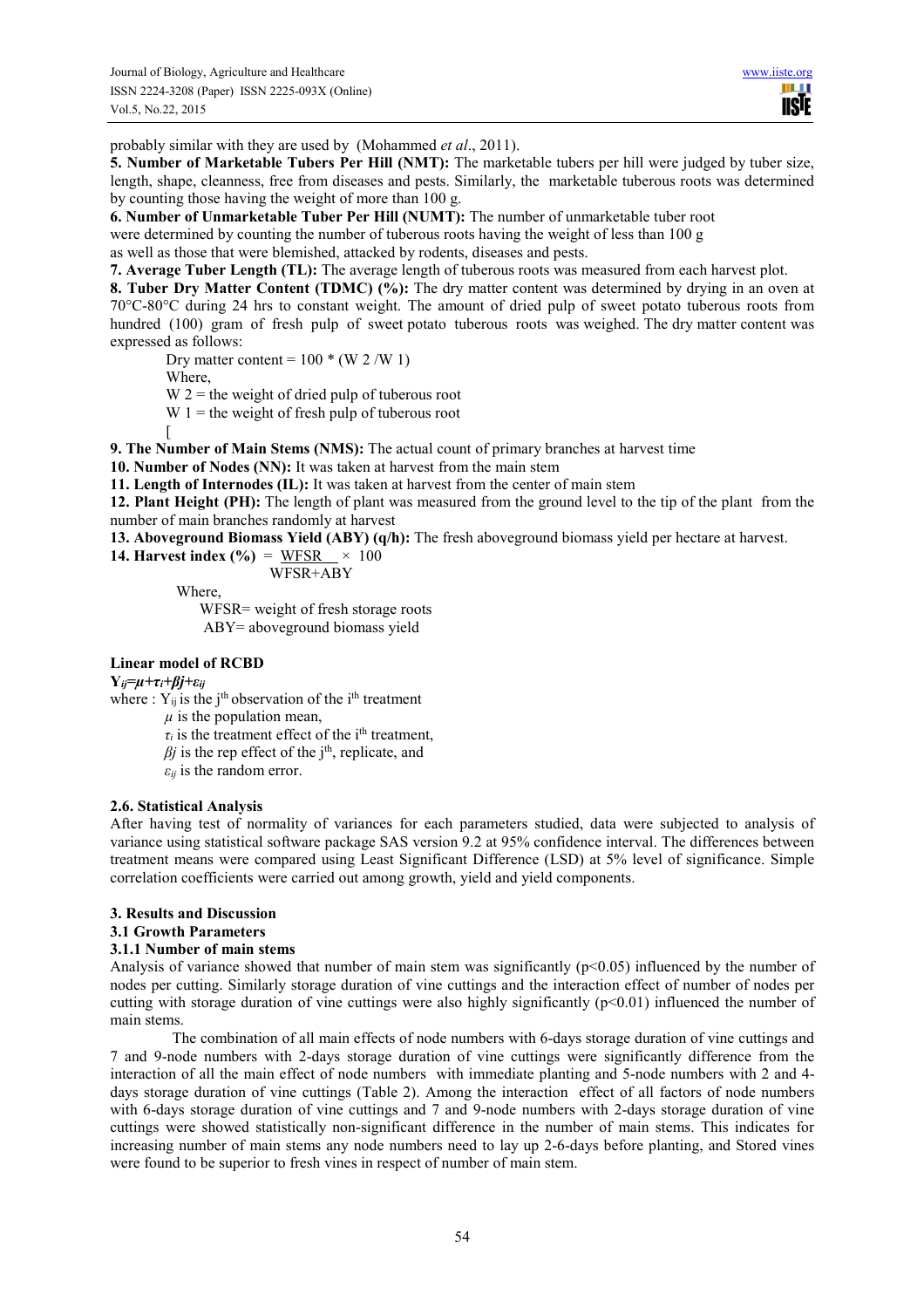|  |  |  | Table 2. The effect of node number and storage duration of vine cutting on number of main stems |
|--|--|--|-------------------------------------------------------------------------------------------------|
|  |  |  |                                                                                                 |

| Number of nodes | Days of storage vine cuttings under shade |                      |                    |                       |  |
|-----------------|-------------------------------------------|----------------------|--------------------|-----------------------|--|
|                 | Immediate                                 | $\angle$ days        | 4 davs             | 6davs                 |  |
|                 | ້. 79f                                    | $8.60$ <sup>ef</sup> | 7.77 <sup>ef</sup> | $161$ <sup>abcd</sup> |  |
|                 | 6.39 <sup>ef</sup>                        | 12 99 <sup>ab</sup>  | $Q$ $72$ bcde      | $12.33^{abc}$         |  |
| Q               | $6.94$ <sup>ef</sup>                      | 12.11 abc            | $9\,49$ cde        | $13.66^{\rm a}$       |  |

LSD( $0.05$ ) = 1.93, CV(%) = 20.2; CV= coefficient of variation, LSD= least significant difference. Means sharing the same letter in the columns/rows are not significantly different at 5% P level according to LSD test.

## **3.1.2 Plant height**

The main effect of number of nodes per cutting, storage duration of vine cuttings under shade as well as their interaction effect were non- significant in plant height, this might be due to the same variety. Numerically the main effects of 9-node numbers per cutting and 6-days storage duration of vine cuttings under shade recorded the highest plant heights, but statistical result showed that all factors have similar height (Table 3).

| <b>Table 3.</b> Effect of node numbers and storage duration of vine cuttings on plant height |                   |  |  |  |
|----------------------------------------------------------------------------------------------|-------------------|--|--|--|
| Number of nodes per cutting                                                                  | Plant Height (cm) |  |  |  |
|                                                                                              | 86.02             |  |  |  |
|                                                                                              | 82.76             |  |  |  |
| 9                                                                                            | 88.46             |  |  |  |
| $LSD(5\%)$                                                                                   | 17.69             |  |  |  |
| Storage duration of vine cuttings under shade                                                |                   |  |  |  |
| Immediate                                                                                    | 78.64             |  |  |  |
|                                                                                              | 85.17             |  |  |  |
|                                                                                              | 80.68             |  |  |  |
| 6                                                                                            | 98.49             |  |  |  |
| $LSD(5\%)$                                                                                   | 20.43             |  |  |  |
| $CV(\% )$                                                                                    | 24.49             |  |  |  |

LSD= least significant difference; CV= coefficient of variation.

# **3.1.3. Number of nodes to the main stem**

Neither the main effects of number of nodes per cutting and storage duration of vine cuttings nor their interaction were significant in number of nodes taken from the main stem of sweet potato. This may be due to similar plant height and variety. Both the main effects did not observed significant differences in number of nodes (Table 4).<br>Table 4, Effect of node numbers and starses duration of vine auttings on number of nodes.

| <b>Table 4.</b> Effect of node numbers and storage duration of vine cuttings on number of nodes |                 |  |  |  |  |
|-------------------------------------------------------------------------------------------------|-----------------|--|--|--|--|
| Number of nodes per cutting                                                                     | Number of Nodes |  |  |  |  |
|                                                                                                 | 33.52           |  |  |  |  |
|                                                                                                 | 32.27           |  |  |  |  |
|                                                                                                 | 33.15           |  |  |  |  |
| LSD(5%)                                                                                         | 2.27            |  |  |  |  |
| Storage duration of vine cuttings under shade                                                   |                 |  |  |  |  |
| Immediate                                                                                       | 32.23           |  |  |  |  |
|                                                                                                 | 32.71           |  |  |  |  |
|                                                                                                 | 32.86           |  |  |  |  |
| b                                                                                               | 32.33           |  |  |  |  |
| LSD(5%)                                                                                         | 2.62            |  |  |  |  |
| $CV(\% )$                                                                                       | 8.18            |  |  |  |  |

LSD= least significant difference; CV= coefficient of variation.

# **3.1.4. Length of internodes**

Neither the main effects of number of nodes per cutting and storage duration of vine cuttings nor their interaction were significant in internodes' length of sweet potato. Similar result with the plant height, numerically the main effect of 9-node numbers per cutting and 6-days storage duration of vine cuttings under shade were recorded the highest internodes length, but statistically they are not different each other ( Table 5).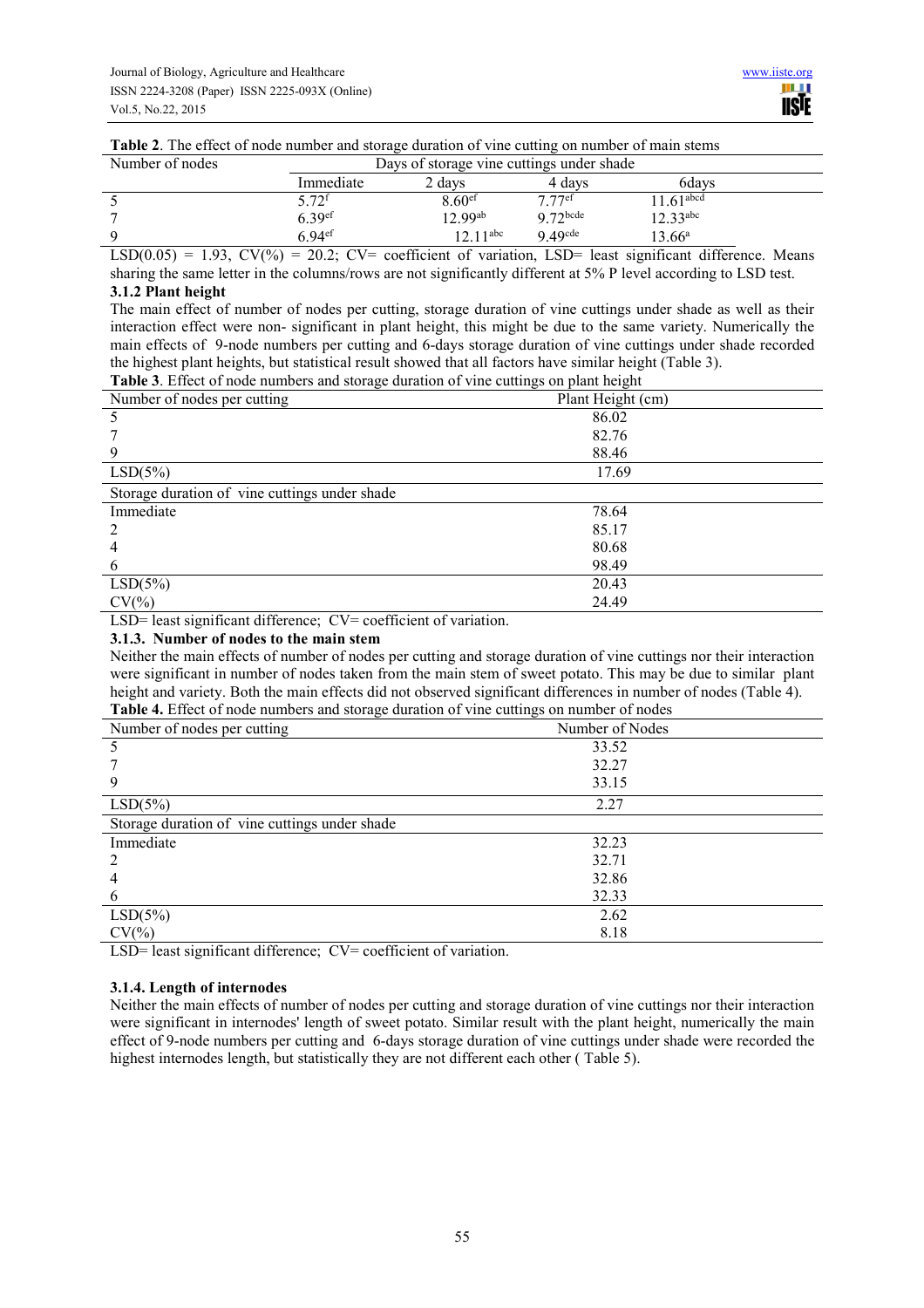| <b>Table 3</b> . Effect of hour numbers and storage duration of vine cuttings on internoues length |                        |  |  |  |
|----------------------------------------------------------------------------------------------------|------------------------|--|--|--|
| Number of nodes per cutting                                                                        | Internodes Length (cm) |  |  |  |
|                                                                                                    | 4.91                   |  |  |  |
|                                                                                                    | 4.87                   |  |  |  |
|                                                                                                    | 4.94                   |  |  |  |
| $LSD(5\%)$                                                                                         | 0.82                   |  |  |  |
| Storage duration of vine cuttings under shade                                                      |                        |  |  |  |
| Immediate                                                                                          | 4.74                   |  |  |  |
|                                                                                                    | 4.83                   |  |  |  |
|                                                                                                    | 4.85                   |  |  |  |
| $\mathbf b$                                                                                        | 5.20                   |  |  |  |
| $LSD(5\%)$                                                                                         | 0.95                   |  |  |  |
| $CV(\% )$                                                                                          | 20.06                  |  |  |  |

**Table 5**. Effect of node numbers and storage duration of vine cuttings on internodes length

LSD= least significant difference; CV= coefficient of variation.

#### **3.1.5. Aboveground biomass yield**

Main effects of storage duration of vine cuttings ( $p<0.01$ ), the number of nodes per cutting and their interaction effects showed a significant ( $p<0.05$ ) difference in the aboveground biomass yield. There was a general trend towards increase aboveground biomass yield with increase number of nodes per cutting. This result is agreement with Amoah (1997), who reported that, in the pattern of above ground biomass yield, probably because increasing above ground biomass yield resulted in the production of more stem numbers and branches.

As far as storage duration of vine cuttings under shade is concerned, statistically 2, 4 and 6-days storage duration of vine cuttings were showed none significant difference in the aboveground biomass yield. Generally the aboveground biomass yield was relatively increase with increase the storage duration of vine cuttings and also decrease the aboveground biomass yield with planting fresh vine cuttings. This finding also most probably similar with the result of main stem numbers. Because the presence of high main stem numbers contributes much to the total above ground biomass yield due to increase in individual size and weight of the plant. as well as the interaction effect of all node numbers with immediate planting were showed statistically significant difference from the interaction of all node numbers with 6-days storage duration of vine cuttings and 9-node numbers with 2 and 4-days storage duration (Table 6).

| Number of nodes |                    | Days of storage vine cuttings under shade |                      |                    |  |  |
|-----------------|--------------------|-------------------------------------------|----------------------|--------------------|--|--|
|                 | Immediate          | 2 days                                    | 4 davs               | 6 days             |  |  |
|                 | 425.0 <sup>d</sup> | 577 $1^{bcd}$                             | 576.1 <sup>bcd</sup> | $7710^{ab}$        |  |  |
|                 | 452.1 <sup>d</sup> | $7572$ <sup>abc</sup>                     | $670.4$ abcd         | 808.3ab            |  |  |
|                 | $481.4^{cd}$       | 839.3 <sup>ab</sup>                       | 794.9ab              | $908.5^{\text{a}}$ |  |  |

**Table 6**. Effect of node numbers and storage duration of vine cuttings on aboveground biomass yield(q/h)

LSD(5%)= 165.47; CV(%)= 25.63; LSD= least significant difference; CV= coefficient of variation. Means sharing the same letter in the columns/rows are not significantly different at 5% P level according to LSD test.

#### **3.2 Yield Parameters**

## **3.2.1 Number of marketable tubers per hill**

The main effect of number of nodes per cutting and storage duration of vine cuttings under shade showed highly significant ( $p \le 0.01$ ) in number of tubers per hill. The number of marketable tubers was screened by tuber size, length, cleanliness from rodents, diseases and pests. In a general trend towards shorter cuttings establish more slowly and result in lower yield. In the 7 and 5-node numbers of cuttings, there were relatively fewer nodes than 9-node numbers per cutting to serve as points for their initiation; hence, relatively only few marketable tubers were produced from 5-node numbers per cutting. This agrees with the report made by Amoah (1997) Who observed that more node numbers per cutting, more marketable tubers were initiation.

There was highly significant difference in storage duration of vine cuttings under shade, statistically both 2 and 4-days storage duration of vine cuttings gave significantly higher marketable tubers than immediate planting and 6-days storage duration of vine cuttings under shade. This is due to the highest time of storage duration and delayed tuber initiation and bulking. Mukhopadhyay *et al*. (1990) observed that Storing of vines for a long time caused failure of establishment in the field due to drying. Stored vines were also found to be superior to fresh vines in respect of leaf area index (LAI), crop growth rate (CGR), root bulking rate, number of roots per plant and root and vine yields in trials conducted at Kalyani in West Bengal, India. Cut vines with intact leaves are stored under shade for two days prior to planting in the main field to promote better root initiation, easy establishment of vines and higher root yield (Ravindran and Mohankumar, 1989, Biswal, 2008). This result also most probably conformity with the finding of (Hammett, 1983, Maniyam, Gangadharan and Susantha (2012),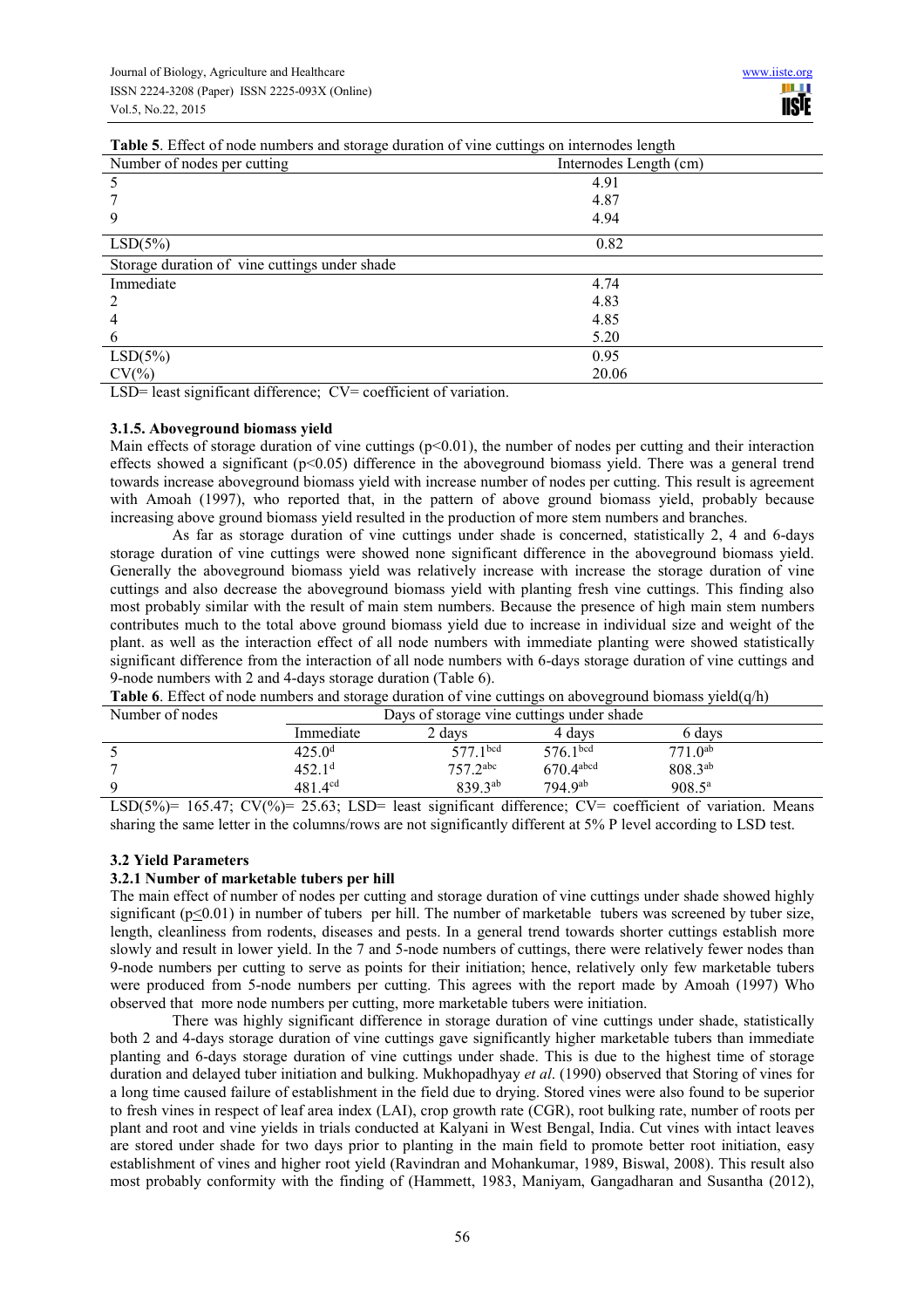vine cuttings stored for 3 days produced plants with highest marketable root yield followed by 4-days old cuttings.

Statistically the combination between all main effect of node numbers with 2 and 4-days storage duration of vine cuttings under shade were gave significantly the highest number of marketable tubers per hill and the combination between all main effect of node numbers per cutting with immediate planting and 6-days storage duration of vine cuttings under shade were gave significantly the lowest number of marketable tubers per hill (Table 7).

**Table 7.** The effect of node numbers and storage duration of vine cuttings on number of marketable tubers per hill

| Number of nodes | Days of storage vine cuttings under shade |                       |                       |                   |  |
|-----------------|-------------------------------------------|-----------------------|-----------------------|-------------------|--|
|                 | immediate                                 | 2 days                | 4 davs                | 6days             |  |
|                 | 2.35 <sup>d</sup>                         | $2.96$ <sup>abc</sup> | $2.98$ <sup>abc</sup> | 2.37 <sup>d</sup> |  |
|                 | 2.45 <sup>d</sup>                         | $2.96$ <sup>abc</sup> | $3.11^{ab}$           | 2.56 <sup>d</sup> |  |
| Q               | 2.56 <sup>d</sup>                         | 3.33 <sup>a</sup>     | 211ab                 | 2.58 <sup>d</sup> |  |

LSD(5%)= 0.37; CV(%)= 8.05; LSD= Least significant difference; CV= coefficient of variation. Means sharing the same letter in the columns/rows are not significantly different at 5% P level according to LSD.

# **3.2.2 Number of unmarketable tubers per hill**

The main effect of storage duration and the interaction with number of nodes showed highly significant ( $p<0.01$ ) difference in number of unmarketable tubers. Both immediate planting and 6-days storage produced significantly higher unmarketable tuber numbers per hill than 2 and 4-days storage duration of vine cuttings under shade. This is probably due to the lack of timely initiation and drying of node numbers per cutting. Mukhopadhyay *et al*. (1990) observed that storing of vines for a long time caused failure of establishment in the field due to drying and Stored vines in a short day were found to be superior to fresh vines.

The interaction effect between all the main factor of 5, 7 and 9-node numbers per cutting with immediate and 6-days storage duration of vine cuttings under shade were recorded significantly the highest number of unmarketable tubers per hill and significantly lowest result recorded for all node numbers per cutting for 2 and 4-days storage duration of vine cuttings under shade (Table 8). The number of unmarketable tuber per hill was not significantly affected by the node numbers per cutting.

**Table 8.** The effect of node numbers and storage duration of vine cuttings on number of unmarketable tubers per hill

| Number of nodes                                                        |                                                                                        | Days of storage vine cuttings under shade |                       |                         |  |
|------------------------------------------------------------------------|----------------------------------------------------------------------------------------|-------------------------------------------|-----------------------|-------------------------|--|
|                                                                        | immediate                                                                              | 2 days                                    | 4 davs                | 6davs                   |  |
|                                                                        | $0.87^{ab}$                                                                            | በ 37 <sup>d</sup>                         | 0.54 <sup>cd</sup>    | $0.89^{ab}$             |  |
|                                                                        | ∩ 77ab                                                                                 | 0.55 <sup>cd</sup>                        | 0.48 <sup>cd</sup>    | $0.98^{ab}$             |  |
| Q                                                                      | $0.96$ <sup>ab</sup>                                                                   | $0.55$ <sup>cd</sup>                      | $0.53$ <sup>cd</sup>  | .07 <sup>a</sup>        |  |
| $\sim$ $\sim$ $\sim$ $\sim$ $\sim$ $\sim$<br>$\tau$ come $\ell = 0.15$ | $\sim$ $\sim$<br>$\bullet$ $\bullet$ $\bullet$ $\bullet$ $\bullet$ $\bullet$ $\bullet$ | $\cdot$ $\sim$<br>$\cdots$                | $\sim$ $\sim$<br>$ -$ | $\sim$ $\sim$<br>$\sim$ |  |

LSD(5%)=  $0.29$ ; CV(%)= 24.76; LSD= least significant difference; CV= coefficient of variation. Means sharing the same letter in the columns/rows are not significantly different at 5% P level according to LSD test.

# **3.2.3 Total number of tubers per hill**

The main effects of storage duration and number of nodes showed highly significantly (p<0.01) influenced the total number of tubers. 9-node numbers per cutting gave significantly higher total tuber numbers than the 7 and 5-node cuttings (Table 9). This is probably due to delayed tuber initiation in the 7 and 5-node cuttings also shorter cuttings establish more slowly and result in lower yields (Amoah, 1997). In the 7 and 5-node cuttings, there were relatively fewer nodes to serve as points for their initiation; hence, only few tubers were produced. The difference between 5- and 7-node cuttings was not significant although the total number of tubers in the 7 node cuttings were slightly higher than those in the 5-node cuttings. This agrees with the report made by Amoah (1997) probably because with more node numbers per cutting, more tubers were initiated. Immediate planting and 4-days storage duration of vine cuttings under shade was showed significant difference in the total number of tubers per hill. This might be due to the proper storage duration of the vine cuttings. Among 2, 4 and 6-days storage duration of vine cuttings were not statistically difference. Similarly, among Immediate planting, 2, and 6 days storage duration also not observed significant differences.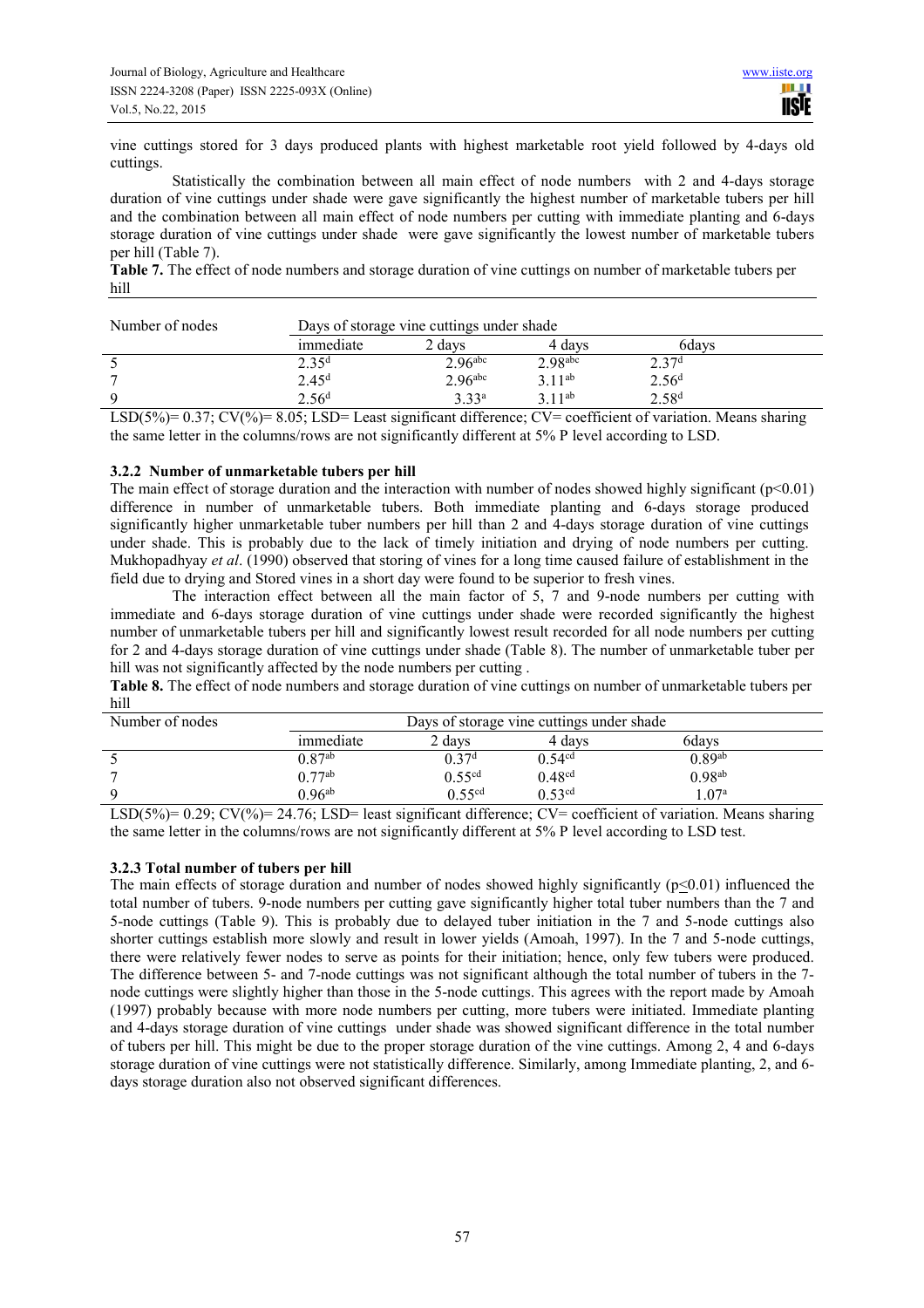| Table 9. The effect of node numbers and storage duration of vine cuttings on total number of tubers per hill |
|--------------------------------------------------------------------------------------------------------------|
|--------------------------------------------------------------------------------------------------------------|

| Number of nodes per cutting                   | Number of total tubers per hill |
|-----------------------------------------------|---------------------------------|
|                                               | $3.35^{b}$                      |
|                                               | $3.43^{b}$                      |
|                                               | 3.70 <sup>a</sup>               |
| LSD(5%)                                       | 0.23                            |
| Storage duration of vine cuttings under shade |                                 |
| Immediate                                     | 3.30 <sup>b</sup>               |
|                                               | 3.57 <sup>ab</sup>              |
|                                               | $3.58^{a}$                      |
| h                                             | 3.52 <sup>ab</sup>              |
| LSD(5%)                                       | 0.27                            |
| $CV(\% )$                                     | 8.08                            |

LSD= least significant difference; CV= coefficient of variation. Means sharing the same letter in the column are not significantly different at 5% P level according to LSD test.

#### **3.2.4 Marketable tuber yield**

The main effect of number of nodes and storage duration of vine cuttings under shade as well as the interaction effects were showed significantly ( $p < 0.01$ ) affected in marketable tuber yields. The marketable fresh yields of tuberous roots were determined by weighing the afore-mentioned tuberous root categories separately.

Hall (1986) reported that total marketable root yield of cultivar "Red Jewel" was significantly greater with 40 to 45 cm than 20 to 25 cm cuttings. Other authors (Shanmugavelu *et al.,* 1972; Tanka & Sekioka, 1976; Chen & Allison, 1982; Ravindren & mohankumar, 1982; Sunchez *et al*., 1982; Bautista & Vega, 1991) reported that cuttings of intermediate lengths (40 cm) produced better storage root yields than longer cuttings. The literature reflects conducting results on the effect of length of sweet potato cuttings on yield. This result agrees with the report made by Amoah (1997) the highest node number gave the highest tuber yield. This also in line with the report made by Belehu (2003) the three cutting lengths of Hawassa83 cultivars 20cm (5-nodes), 25cm (6- nodes) and 30cm (9-nodes) did not significant difference in the storage marketable tuber yields. Cuttings of greater length than 30cm (9-nodes) tend to be wasteful of planting material, while much shorter cuttings establish more slowly and result in lower yield. It should be noted that longer cuttings are more difficult to handle, transport and planting. In general it can be concluded that cutting lengths or node numbers do affect marketable storage tuber yield much, and therefore farmers can not follow local planting practices.

Statistically the interaction of all main effects of node numbers with immediate planting did not showed significant difference. The interaction of 9-node numbers with 2-days storage duration were observed significantly gave the highest marketable yields as compare as from the interaction of 5 and 7-node numbers with 2-days storage duration. Among the interaction of all the main effects of node numbers with 6-days storage duration of vine cuttings did not showed significant difference. But the combination between all the main effects of node numbers with 2-days storage duration of vine cuttings and 6-days storage duration of vine cuttings were observed significant difference in the marketable tuber yields (Table 10).

| Number of nodes | Days of storage vine cuttings under shade |                     |                         |                      |  |
|-----------------|-------------------------------------------|---------------------|-------------------------|----------------------|--|
|                 | immediate                                 | 2 days              | 4 days                  | 6davs                |  |
|                 | $573.02$ <sup>cde</sup>                   | $678.20^{bc}$       | 558.39 <sup>cde</sup>   | $430.86^e$           |  |
|                 | 612.99 <sup>bcd</sup>                     | $678.52^{bc}$       | $610.30$ <sub>bcd</sub> | $431.29^e$           |  |
|                 | 653.85 <sup>bcd</sup>                     | 834.37 <sup>a</sup> | 737 12 <sup>ab</sup>    | $500.98^{\text{de}}$ |  |

**Table 10**. Effect of node numbers and storage duration of vine cuttings on marketable tuber yield(q/h)

LSD(5%)= 154.35; CV(%)= 15.06; LSD= least significant difference; CV= coefficient of variation. Means sharing the same letter in the columns/rows are not significantly different at 5% P level according to LSD test.

#### **3.2.5 Unmarketable tuber yield (q/h)**

The main effect of storage duration of vine cuttings and the interaction effect were showed highly significant  $(p \le 0.01)$  difference in unmarketable tuber yields. But The unmarketable tuber yields was not significantly affected by the main effect of node numbers.

Both the interaction between all the main effect of 5, 7 and 9-node numbers per cutting with 6-days storage duration of vine cuttings under shade and 9-node numbers with immediate planting were significantly and relatively more unmarketable tuber yields produced (Table 11). In most case the unmarketable was consistently lower in 2 and 4-days storage for 7 and 9-nodes. The combination of all the main effects of node numbers with 2 and 4-days storage duration of vine cuttings and main effect of 5 and 7-node numbers with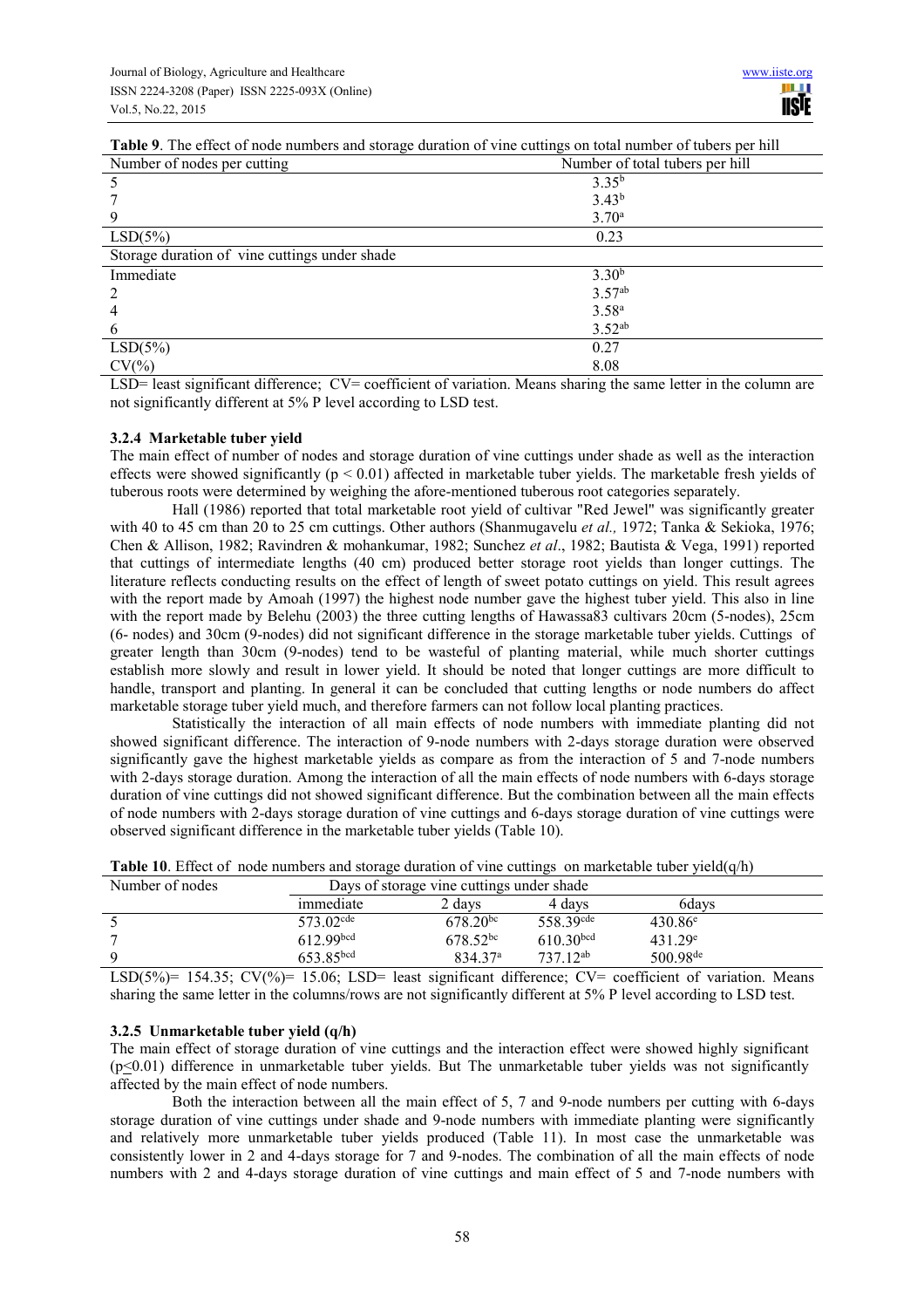immediate planting did not observed significant difference and gave lowest unmarketable tuber yields. The finding showed that Comparatively for fresh storage root yields long time storage duration system of vine cuttings under shade was not necessary. Mukhopadhyay *et al*., (1990) observed that storing of vines for a long time caused failure of establishment in the field due to drying.

|                 | <b>Table 11</b> . The effect of node numbers and storage duration of vine cuttings on unmarketable tuber yields $(q/h)$ |
|-----------------|-------------------------------------------------------------------------------------------------------------------------|
| Number of nodes | Dave of storage vine cuttings under shade                                                                               |

| Number of nodes |                     |                     | Days of storage vine cuttings under shade |                     |  |
|-----------------|---------------------|---------------------|-------------------------------------------|---------------------|--|
|                 | Immediate           | 2 davs              | 4 davs                                    | 6davs               |  |
|                 | $22.76^{cd}$        | 12.19 <sup>cd</sup> | $22.26^{cd}$                              | $37.25^{ab}$        |  |
|                 | 22.00 <sup>cd</sup> | 20.58 <sup>cd</sup> | 22.52 <sup>cd</sup>                       | 38.79 <sup>ab</sup> |  |
|                 | 37.28 <sup>ab</sup> | 22.65 <sup>cd</sup> | $21.63^{cd}$                              | 44.07 <sup>a</sup>  |  |

LSD(5%)= 14.47;  $CV(\%)$ = 31.09; LSD= least significant difference;  $CV=$  coefficient of variation. Means sharing the same letter in the columns/rows are not significantly different at 5% P level according to LSD test.

# **3.2.6 Total tuber yields**

Both the main effect of number of nodes and Storage duration of vine cuttings under shade, as well as the combination effect were showed highly significantly  $(p < 0.01)$  affected the total storage tuber yields. Yield increase due to increasing node number might be due to the fact that with increasing node number, more nodes were buried and so there were more points for tuber initiation. Due to early rapid growth in higher node number cuttings, tuber infiltration and bulking began earlier than in lower node number cuttings which translated into higher tuber yield in the higher node number cuttings. Enyi (1973) observed that tuber yield in yam is dependent on the amount, rate and duration of assimilates translocated to the tubers.

The combination between the 9-node numbers with 2 and 4-days storage duration of vine cuttings under shade and the interaction between 7-node numbers with 2-days storage duration of vine cuttings under shade were statistically did not show significant difference in the result of total tuber yields. But the above combinations were observed significant differences from the interaction of 5 and 7-node numbers with 6-days storage duration of vine cuttings. In general this result indicated that most of the interactions did not observed significant differences (Table 12).

|  | <b>Table 12.</b> The effect of node numbers and storage duration of vine cuttings on total tuber yields $(q/h)$ |  |
|--|-----------------------------------------------------------------------------------------------------------------|--|
|  |                                                                                                                 |  |

| Number of nodes |               | Days of storage vine cuttings under shade |                       |                       |  |
|-----------------|---------------|-------------------------------------------|-----------------------|-----------------------|--|
|                 | immediate     | 2 davs                                    | 4 davs                | 6davs                 |  |
|                 | $602.39$ bcde | $690.39^{bc}$                             | 584.65 <sup>cde</sup> | $465.11^e$            |  |
|                 | $634.99^{bc}$ | $699.10$ <sup>abc</sup>                   | 632.83bcd             | $470.08$ de           |  |
|                 | $691,13^{bc}$ | $85752^a$                                 | 758.75 <sup>ab</sup>  | 545.05 <sup>cde</sup> |  |

LSD(5%)= 163.11; CV(%)= 15.22; LSD= least significant difference; CV= coefficient of variation, means sharing the same letter in the columns/rows are not significantly different at 5% P level according to LSD test.

#### **3.2.7 Average Tuber length**

The main effect of storage duration was significantly ( $p \le 0.01$ ) affected the average tuber lengths. 2-days storage showed the shortest tuber lengths than the other storage. Immediate planting, 4-days storage duration of vine cuttings under shade and 6-days storage duration were statistically not significant. But, both the main effect of number of nodes per cutting and the interaction effect didn't show significant difference in tuber lengths of sweet potato (Table 13).

**Table 2**. Effect of node numbers and storage duration of vine cuttings on tuber length

| Storage duration of vine cuttings under shade | Average tuber length(cm) |
|-----------------------------------------------|--------------------------|
| (immediate planting)                          | $20.66^a$                |
| 2-days                                        | 16.67 <sup>b</sup>       |
| 4-days                                        | $20.77^{\rm a}$          |
| 6-days                                        | 21.31 <sup>a</sup>       |
| $LSD(5\%)$                                    | 2.91                     |
| $CV(\% )$                                     | 15.06                    |

LSD= least significant difference; CV= coefficient of variation. Means sharing the same letter in the column are not significantly different at 5% P level according to LSD test.

#### **3.2.8 Harvest index (%)**

Storage duration and the interaction effect were significantly  $(p \le 0.01)$  affected the harvest index. statistically immediate planting and 6- days storage duration of vine cuttings under shade were showed Significantly difference in harvest index. 2-days and 4-days storage duration of vine cuttings under shade did not show significant difference. Regarded to the interaction effect, the combination between all the main effect of node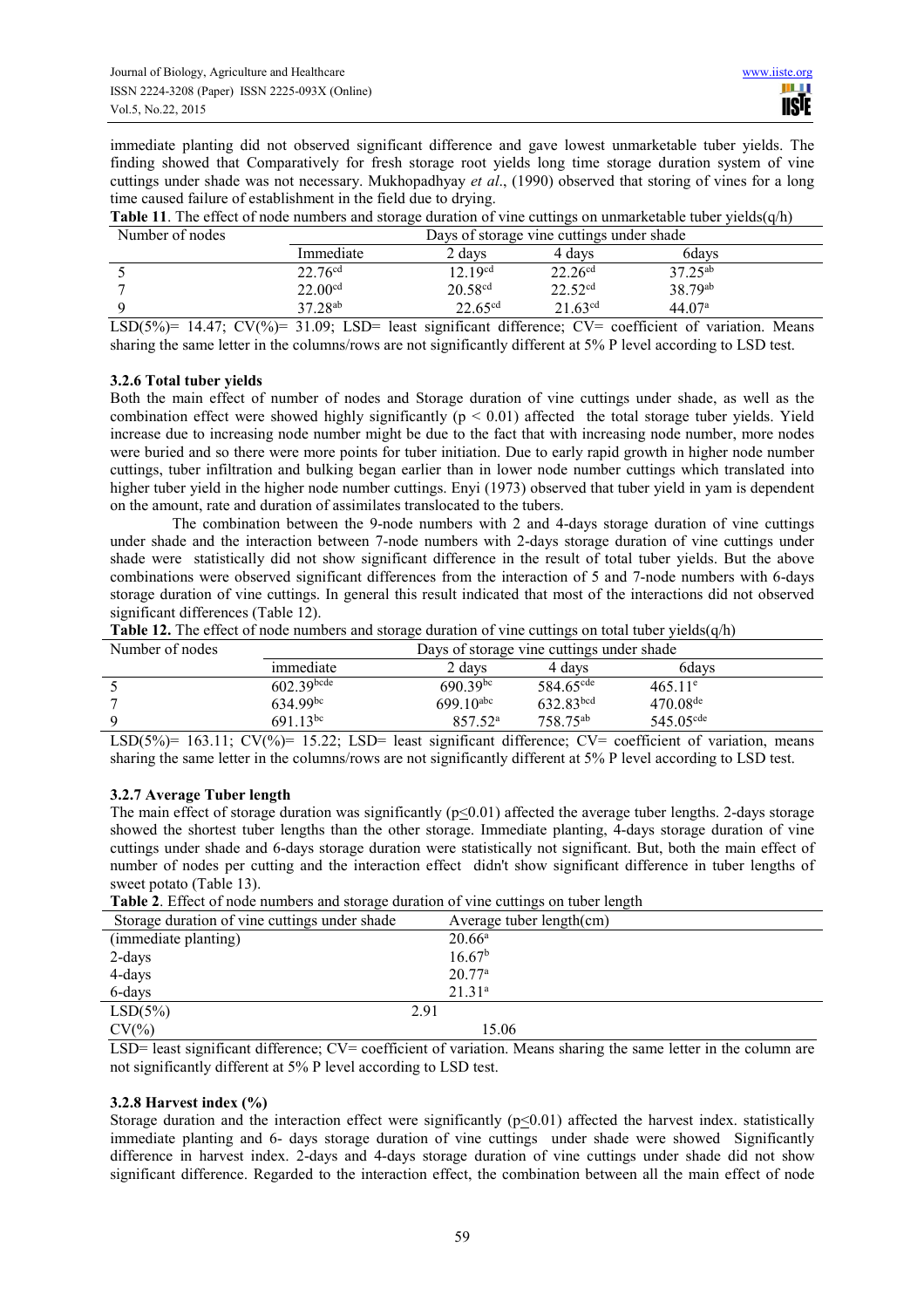numbers with immediate planting were observed significantly the lowest harvest index in a percent. This indicates that the fresh tuber storage yield was less than the fresh above biomass yield. This is may be due to the long time storage duration of the vine cuttings not effectively initiated the nodes to the roots. The interaction between all the main effects of node numbers with immediate planting and 5-node numbers with 2 and 4-days storage duration as well as 9-node numbers with 2-days storage duration were observed no significant difference and also indicated that the fresh storage tubers were produced higher yield than the fresh above biomass yield (Table 14).

**Table 14**. The effect of node numbers and storage duration of vine cuttings on harvest index

| Number of nodes |                    | Days of storage vine cuttings under shade |                        |                      |
|-----------------|--------------------|-------------------------------------------|------------------------|----------------------|
|                 | immediate          | 2 davs                                    | 4 davs                 | 6davs                |
|                 | 61.17 <sup>a</sup> | 55.06abcd                                 | $50.25$ <sup>cde</sup> | 38.90 <sup>f</sup>   |
|                 | $60.25^{ab}$       | $48.46^{\text{de}}$                       | $48.84$ <sup>de</sup>  | $36.73$ <sup>f</sup> |
|                 | 59 58abc           | 50.83 <sup>bcd</sup>                      | $48.84$ <sup>de</sup>  | $38.06$ <sup>f</sup> |

LSD(5%)= 9.55; CV(%)= 11.35; LSD= least significant difference; CV= coefficient of variation, means sharing the same letter in the columns/rows are not significantly different at 5% P level according to LSD test.

# **3.2.9 Tuber dry matter content**

Main effect of number of nodes per cutting showed significant  $(p<0.05)$  difference on dry matter content. But the effects of storage duration and their interaction with number of nodes per cutting were not significant ( $p>0.05$ ) difference. The highest dry matter content (32.04%) was recorded at 7-node numbers per cutting; however, it was not statistically different from 5- node numbers per cutting (31.63%). The lowest dry matter content (30.17%) was recorded at 9-node numbers per cutting (Table 15). There were significant differences in tuber dry weights due to the treatments. However, there was a general trend towards decreasing tuber dry weights with increasing node numbers. This is in line with Amoah (1997) who observes non-significant difference in tuber dry weights due to the treatment. Statistically the main effect of storage duration of vine cuttings under shade and the combination effects did not significantly influenced the result of tuber dry mater contents (Table 15).

| Table 35. The effect of node numbers and storage duration of vine cuttings on dry matter |  |  |
|------------------------------------------------------------------------------------------|--|--|
|                                                                                          |  |  |

| Number of nodes per cutting                   | Dry matter content $(\% )$ |
|-----------------------------------------------|----------------------------|
|                                               | $31.63^a$                  |
|                                               | $32.04^a$                  |
|                                               | 30.17 <sup>b</sup>         |
| LSD(5%)                                       | 1.37                       |
| Storage duration of vine cuttings under shade |                            |
| Immediate                                     | 31.61                      |
|                                               | 31.72                      |
|                                               | 30.77                      |
| 6                                             | 31.00                      |
| $LSD(5\%)$                                    | 1.58                       |
| $CV(\% )$                                     | 5.20                       |

LSD= least significant difference; CV= coefficient of variation. Means sharing the same letter in the column are not significantly different at 5% P level according to LSD test.

# **3.2.10. Correlation analysis**

The correlation of coefficients response variables (Table 16), revealed that the total above ground biomass yield of sweet potato was significantly and positively associated with main stem numbers ( $r=0.80**$ ), plant height  $(r=0.61**)$ , total number of nodes  $(r=0.43**)$  and inter node lengths  $(r=0.45**)$ . This shows that total above ground biomass yield favored by main stem numbers, plant height, number of nodes and inter node length. When stem numbers, plant height, and number of nodes and internodes length increases, the plant canopy and associated leaf area increases. The presence of high main stem numbers and plant heights contributes much to the total above ground yield because of the increase in individual size and weight of the plant.

Total tuber numbers of sweet potato was significantly and positively associated with main stem numbers ( $r = 0.61$ <sup>\*\*</sup>), plant height ( $r = 0.34$ <sup>\*</sup>), above ground biomass ( $r = 0.60$ <sup>\*\*</sup>) and number of marketable tubers ( $r = 0.70$ <sup>\*\*</sup>). This shows that total tuber numbers favored by main stem numbers, plant height, above ground biomass yield and marketable tubers numbers. When stem number, plant height increases, the plant canopy and associated leaf area increases leading to more carbon assimilation to the optimum level. The presence of high branch numbers and plant heights contributes much to the total above ground yield because of the increase in tuber size and weight. Jarvis (1977) and Wurr (1974) reported in potato a strong relationship between tuber number and stem density, between tuber number distributions in different size grades and stem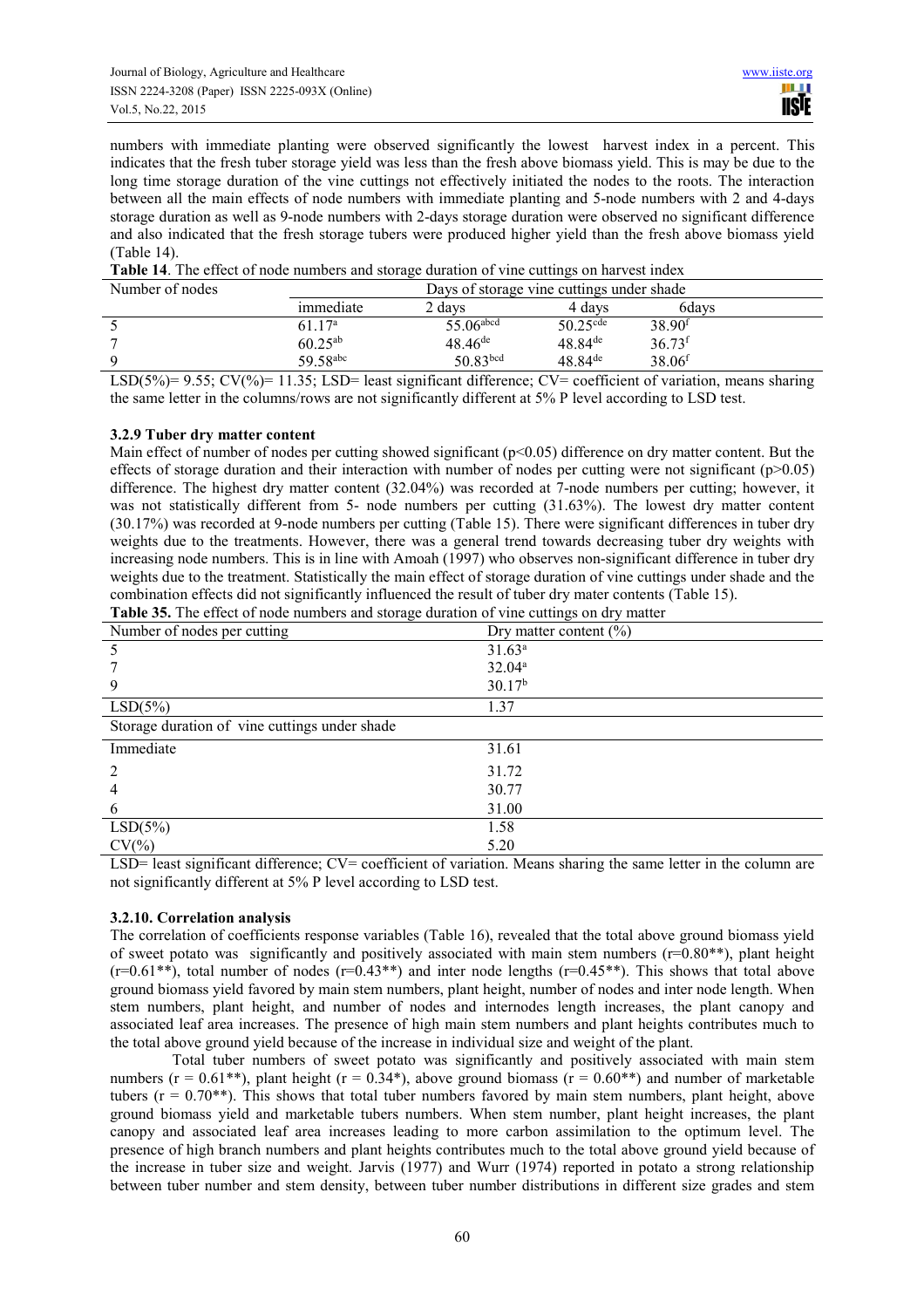density. This finding agrees with the work of Zelalem *et al*. (2009) done on Irish potato that Positive and highly significant correlation was obtained between above and underground biomass ( $r = 0.77$ <sup>\*\*</sup>) indicating the existence of close association between them.

Unmarketable tuber yield was significantly and positively associated with main stem numbers  $(r=$ 0.38\*), plant height ( $r = 0.45**$ ), node numbers ( $r = 0.33*$ ) internodes length ( $r = 0.39**$ ), unmarketable tuber number  $(r = 83^{**})$  and total tuber number  $(r = 0.34^*)$ . According to Hay and Walker (1989), higher crop yield may not be associated with a higher photosynthetic capacity, because over shadowing of canopy affects carbon assimilation and favored for more respiration at the lower side of leaves.

Marketable tuber yield of sweet potato was highly significant and positively associated with marketable tuber numbers ( $r = 0.67**$ ) and total tuber numbers ( $r = 0.47**$ ). This could be explained by production of more marketable and total number of tubers resulted in higher marketable tuber yield per hectare. This agrees with the work of Alcoy *et al.*, (1993) weight per storage root was observed to be strongly correlated with weight of marketable roots.

The total tuber yield of sweet potato was highly significant and positively associated with marketable tuber numbers ( $r = 0.65$ <sup>\*\*</sup>), total number of tubers ( $r = 0.50$ <sup>\*\*</sup>) and marketable tuber yield ( $r = 0.99$ <sup>\*\*</sup>). This also showed that, total tuber yield favored by marketable tuber numbers, total number of tubers and marketable tuber yield. The presence of high marketable tuber number and yield contributes much to the total yield because of increase in individual tuber size and weight. This agrees with the work of (Teshome *et al*., 2011).

Number of marketable tubers per hill was significantly and positively associated with main stem numbers ( $r = 0.39$ <sup>\*</sup>) and aboveground biomass yield ( $r = 0.47$ <sup>\*\*</sup>). This shows that marketable tuber numbers favored by main stem numbers and above ground biomass yield. When stem number increases, the plant canopy and associated leaf area increases leading to more carbon assimilation to the optimum level. The presence of high branch numbers contributes much to the total above ground yield because of the increase in tuber size and weight. Jarvis (1977) and Wurr (1974) reported in potato a strong relationship between tuber number and stem density, between tuber number distributions in different size grades and stem density. This finding agrees with the work of Zelalem *et al*. (2009) done on Irish potato that Positive and highly significant correlation was obtained between above and underground biomass  $(r = 0.77^{**})$  indicating the existence of close association between them. However, various research activities done by different scholars (Mortia, 1969; Revindran and Nambisa, 1987; Onwueme and Shinha, 1991), on diversified root and tuber crops indicated that more vegetative growth as the expense of tuber initiation and development for any treatment application that facilitate green top weight (above ground biomass) .

Internodes length was significantly and positively associated with number of main stems  $(r=0.49**)$ , plant height ( $r = 0.83$ <sup>\*\*</sup>) and number of nodes ( $r = 0.42$ <sup>\*</sup>). However, there was a general trend towards increase in number of branches and plant height with increase in node number and internodes length . This agree with the finding of (Amoah, 1997). And also this agrees with the work of (Teshome *et al*., 2011). They observes the internodes length was significantly and positively correlated with the green top.

Harvest index was significantly  $\&$  negatively associated with number of main stems ( $r=-0.73**$ ), plant height ( $r=-0.53$ \*), number of nodes ( $r=-0.34$ \*), internodes length ( $r=-0.39$ \*)& aboveground biomass yield ( $r=-0.53$ \*) 0.83). This a general trend, when the harvest index increases the growth parameter decreases. Number of unmarketable tubers per hill was significantly & negatively associated with number of marketable tubers per hill  $(r=-0.53*)$ .

|              | <b>NMS</b> | PH       | <b>NN</b> | IL       | AGB       | <b>NMT</b> | <b>NUMT</b> | <b>TNT</b> | <b>WMTY</b> | <b>WUMTY</b> | <b>TWFTY</b> | TL      | <b>TDMC</b> | HI         |
|--------------|------------|----------|-----------|----------|-----------|------------|-------------|------------|-------------|--------------|--------------|---------|-------------|------------|
| <b>NMS</b>   |            | $.553**$ | .301      | $.48***$ | $.800**$  | $.38*$     | .196        | $.61***$   | .091        | $.375*$      | .124         | $-.086$ | $-.233$     | $-.739**$  |
| PH           |            |          | $.75***$  | $.82**$  | $.609**$  | .136       | .214        | $.33*$     | .046        | $.454**$     | .085         | $-.009$ | $-182$      | $-.531$ ** |
| <b>NN</b>    |            |          |           | .42"     | $.432**$  | .074       | .128        | .193       | .019        | $.331*$      | .047         | $-.007$ | $-259$      | $-.347"$   |
| IL           |            |          |           |          | $.453***$ | .171       | .125        | .303       | .109        | $.391*$      | .143         | .035    | $-.052$     | $-.398*$   |
| AGB          |            |          |           |          |           | $.46***$   | .071        | $.60**$    | .259        | .310         | .289         | $-.006$ | $-.348*$    | $-.830**$  |
| <b>NMT</b>   |            |          |           |          |           |            | $-.537***$  | $.70^{**}$ | $.666^{**}$ | $-.316$      | $.650**$     | $-.320$ | $-.285$     | $-.127$    |
| <b>NUMT</b>  |            |          |           |          |           |            |             | .224       | $-.357*$    | $.834***$    | $-.293$      | .284    | $-.123$     | $-.214$    |
| <b>TNT</b>   |            |          |           |          |           |            |             |            | $.468**$    | $.340*$      | $.504**$     | $-.130$ | $-.433"$    | $-.328$    |
| <b>WMTY</b>  |            |          |           |          |           |            |             |            |             | $-.234$      | .997**       | $-.287$ | $-.105$     | .272       |
| <b>WUMTY</b> |            |          |           |          |           |            |             |            |             |              | $-.154$      | .155    | $-.259$     | $-.411"$   |
| <b>TWFTY</b> |            |          |           |          |           |            |             |            |             |              |              | $-.278$ | $-129$      | .242       |
| TL.          |            |          |           |          |           |            |             |            |             |              |              |         | .165        | $-.176$    |
| <b>TDMC</b>  |            |          |           |          |           |            |             |            |             |              |              |         |             | .263       |
| HI           |            |          |           |          |           |            |             |            |             |              |              |         |             |            |

| Table 16. Correlation analysis among growth, yield and yield components of sweet potato |
|-----------------------------------------------------------------------------------------|
|-----------------------------------------------------------------------------------------|

Where: NMS= number of main stems ; PH= plant height ; NN= number of nodes; IL= internodes length; AGB= aboveground biomass; NMT = number of marketable tubers; NUMT=<br>number of unmarketable tubers; TNT= total number of tuber tuber yield; TL= tuber length; TDMC= tuber dry matter content; HI= harvest index.

\*\* Correlation is significant at the 0.01 level (2-tailed). \* Correlation is significant at the 0.05 level (2-tailed).

#### **4. Summary and Conclusion**

Root and tuber crop in general and sweet potatoes in particular are the crops that need to be cultivated for food security for countries like Ethiopia where population is growing at an alarming rate. In the study area, farmers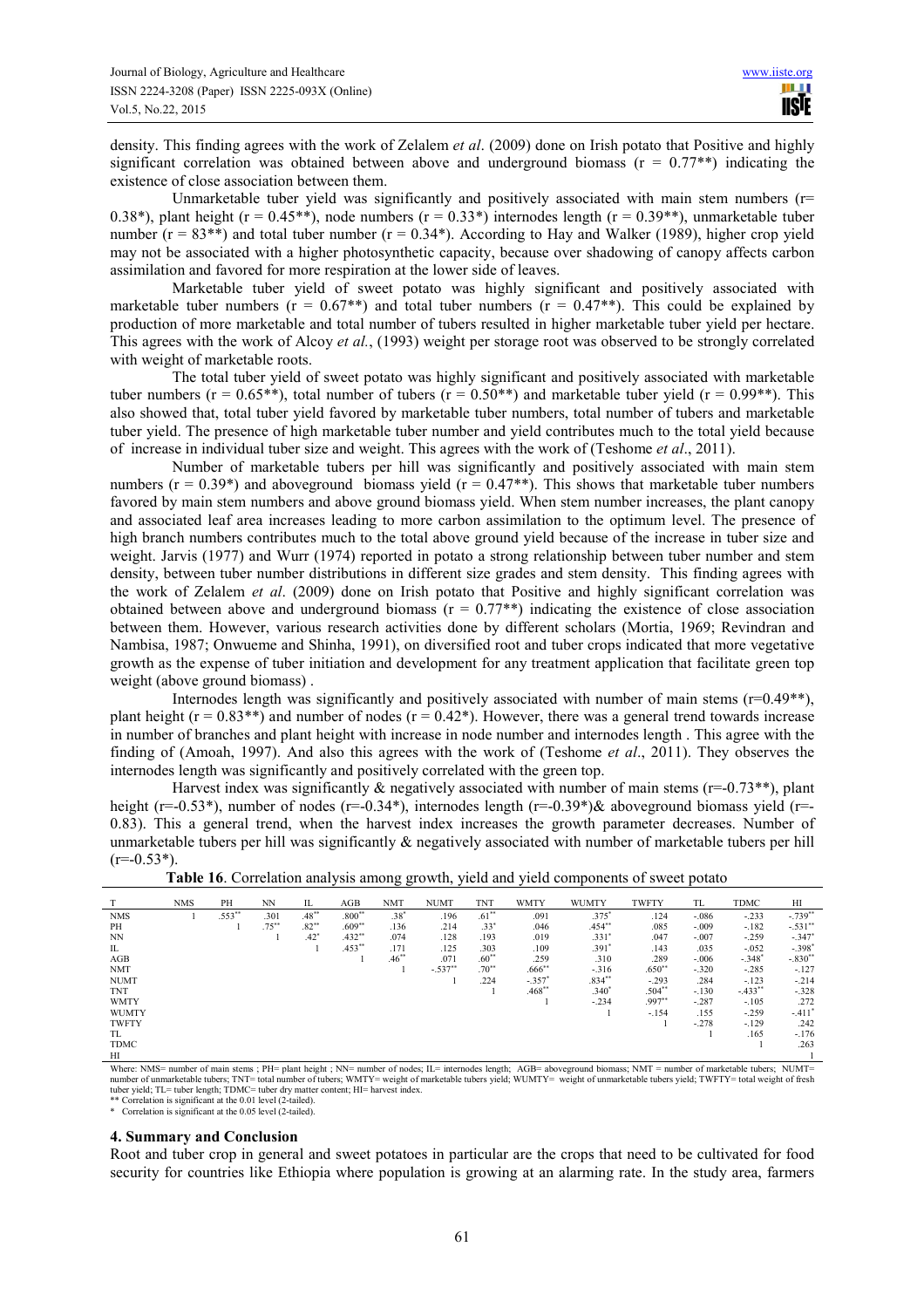get lower yield, among the many problems use of inappropriate number of nodes and storage duration of vine cuttings is noted to be one of reasons of low productivity of sweet potato. Though the present study was conducted to investigate the effect of different number of nodes per cutting and storage duration of vine cuttings under shade on yield and yield components of sweet potato. The finding showed significant differences among number of nodes and storage duration of vine cuttings for most yield characters. From the finding of this study it could be concluded that appropriate number of nodes and storage duration of vine cuttings under shade could be practiced to increase the yield and yield components of sweet potato production.

The result of this study suggests that vine cuttings used for sweet potato propagation should have at least nine nodes. Cutting with less than nine nodes did not give high yields. The interaction effect of the treatments were showed significant difference in the following parameters, such as number of main stems, aboveground biomass yields (q/h), number of marketable tubers per hill, number of unmarketable tubers per hill, marketable tuber yields (q/h), unmarketable tuber yields (q/h), total tuber yields (q/h) and the harvest index*.* 

Statistically both 2 and 4-days storage duration of vine cuttings gave significantly higher number of marketable tubers than immediate planting and 6-days storage duration of vine cuttings. Statistically 9-node numbers per cutting was showed significantly higher total tuber numbers per hill. The total above ground biomass yield of sweet potato was significantly and positively associated with main stem numbers (r=0.80\*\*), plant height ( $r=0.61**$ ), total number of nodes ( $r=0.43**$ ) and inter node lengths ( $r=0.45**$ ). The presence of high main stem numbers and plant heights contributes much to the total aboveground biomass yield because of increase in individual size and weight of the plant. In general it can be concluded that storage duration of vine cuttings and node numbers do affect growth, yield and yield components much, and therefore farmers cannot follow local planting practices.

#### **5. Recommendations**

The empirical result revealed that most of growth, yield and yield components of sweet potato have statistically significant and had positive impact. The farmers should plant several adaptable cultivars of sweet potato having similar or different number of nodes to spread vine cuttings and get high tuberous yields for ensuring sustained availability of food for humans and fodder for animals.

Based on the present findings, farmers are advised to use a 9 nodded cutting to increase the total tuber numbers per hill. Two - four-days storage duration of vine cuttings shaded under a natural tree with mulching grass was gave significantly higher number of marketable tubers.

This study gave an insight for further study and considerations for the number of nodes per cutting and storage duration of vine cuttings for the sweet potato crop. Hence, further investigations are imperative to determine appropriate number of nodes per cutting and right time of storage of vine cuttings under shade before planting for the increased productivity of both tuberous roots for food and fodder.

#### **6. References**

- Abdissa, T.; Chali, A.; Tolessa, K.; Tadese, F. and Awas, G. 2011. Yield and yield components of sweet potato as influenced by plant density in Adami Tulu Jido Kombolcha district, Central Rift Valley of Ethiopia. *American Journal of Experimental Agriculture 1(2), 40-48.*
- Abera, A.; Lemessa F. and Muleta, D. 2011. The antifungal activity of some medicinal plants against coffee berry disease caused by colletotrichum kahawae. Int. J. Agric. Res. *6(3)*:268-279.
- Alcoy, A.B.; Garcia, A.G.; Baldos, D.P.; Robles, R.P. and Cuyno, R.V. 1993. College of Agri. and Forestry, Mariano Marcos State University. *Philipp. J. Crop Sci*., *18(3)*, 187-193.
- Amoah, F.M. 1997. The effect of number of nodes per cutting and potassium fertilizer on the growth, yield and yield components of sweet potatoes. *Department of Crop Science, University of Ghana, Legon, Ghana (F.M's present address: Cocoa Research Institute of Ghana, Jnl agric. Sci.* 30*,* 53-62.
- Anyaegbunam, H. N.; Asumugha, G. N.; Mbanasor, E. O.; Ezulike, T. O. and Nwosu, K. I. 2008. Guide to Improved Sweet Potato Production in Nigeria. National Root Crops Research Institute, Umudike, Extension Guide *24*, pp.1-9.
- Aregheore, E. 2004. Nutritive value of sweet potato (*Ipomea batatas*(L) Lam) forage as goat feed: Voluntary intake, growth and digestibility of mixed rations of sweet potato and batiki grass (*Ischaemumaristatum*var. indicum). *Small Rumin. Res. 51(3)*:235-241*.*
- Assefa, T.; Teshome, A.; Engida, T. and Tesfaye, T. 2007. Summary of Progress on Orange-Fleshed Sweet Potato Research and Development in Ethiopia. *Proceedings of the 13th ISTRC Symposium*. pp. 728– 731.

Backumisky, G.V.U. 1983. Plant growing in the tropics and sub tropics, MIR, publisher, Moscow.

Bautista, A.T. and Vega, B.T. 1991. Indigenous knowledge systems of sweet potato farming among Marana Muslims in northern Mindanao. In: sweet potato cultivars of Asia and South Pacific. proc. 2<sup>nd</sup> Annul UWARD Int. Conf. Los Banes, Philippines, pp.149-161.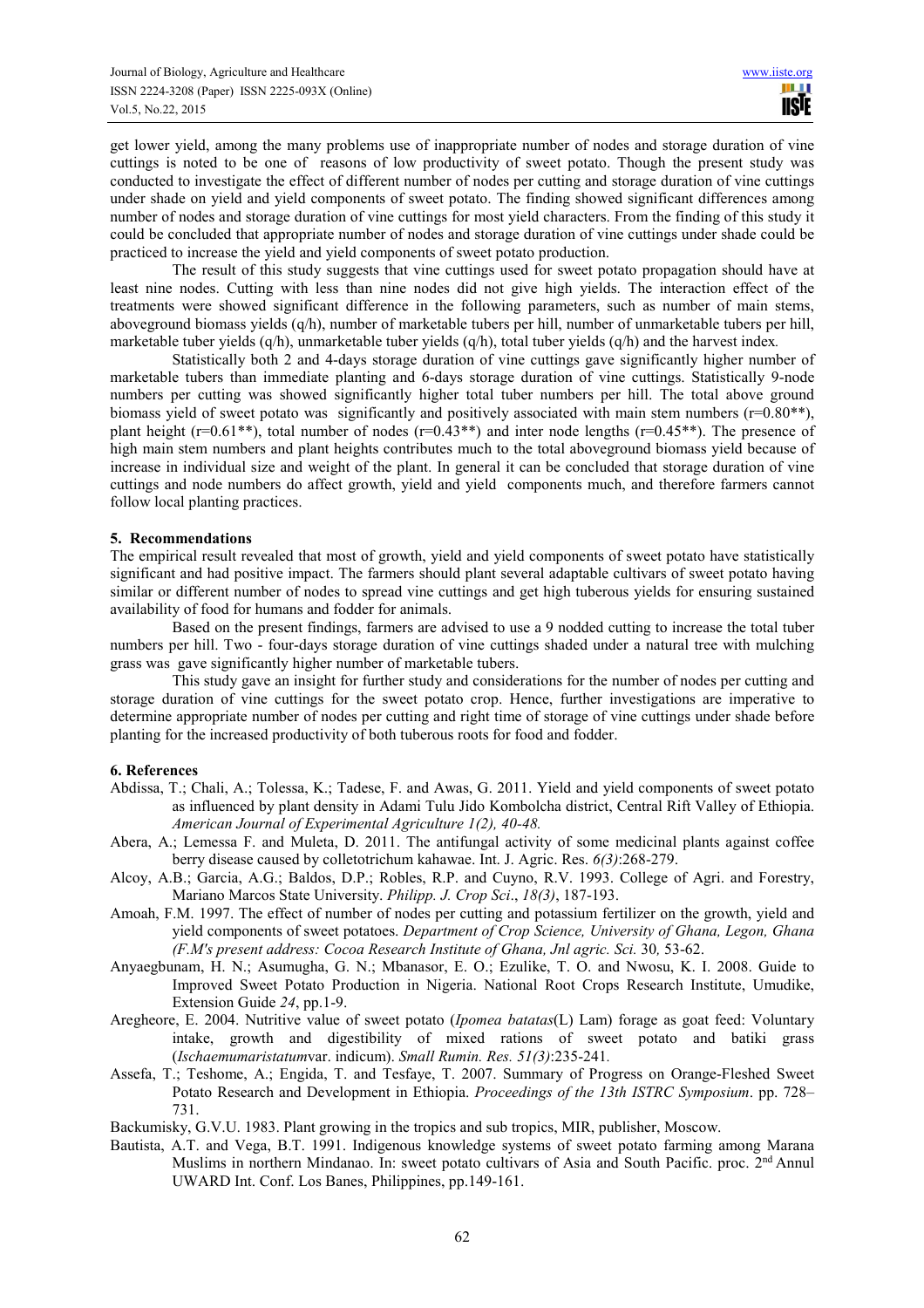- Belehu, T. 2003. Agronomical and physiological factors affecting growth, development and yield of sweet potato in Ethiopia (Doctoral dissertation, University of Pretoria).
- Biswal, 2008. Effect of storage life of vines with and without leaves on the establishment and root yield of sweet potato. *Journal of Root Crops 15(2)*,145-146.
- Bouwkamp, J.C. 1985. Production requirements for sweet potato production, In: J.C.
- Bouwkamp, J.C (ed.). Natural Resources for the tropics. CRC Press, Boca Raton, Florida, pp.9-33.
- Chen, L.H. and Allison M. 1982. Horizontal transplanting increases sweet potato yield if planted early. Research report 6(20), Missouri Agricultural and Forestry Experiment Station, Mississsippi State University, Mississippi.
- Choudhary, S.H.; Ahmed, S.U. and Sharafuddin, A.F.M. 1986. Effect of number of nodes in different types of vine cuttings on the growth and yield of sweet potatoes. *Bangladesh Horticulture 14(1),* 29-33*.*
- Edmond, J.B. 1971. *Sweet potatoes production, processing and marketing.* Westport, Connecticut, the AVI Publishing Company Inc.
- Enyi, B. A. G. 1973. Growth, development and yield of some tropical root crops. *Proc. 3rd Symp. in two Soc. Trap. Root Crops, Ibadan, Nigeria.*
- FAO (Food and Agriculture Organization). 2004. FAOSTAT-Database Result 228. Records of sweet potato production 2002-2004, FAO, Rome.
- FAOSTAT. 2010. Statistics division. FAO. http://faostat.fao.org/site/612/default.aspx#ancor (accessed 7 June, 2012).
- Hall, M.R. 1986. Length, nodes underground and orientation of transplants in relation to yields of sweet potato. *Hort. sci*. *21*, 88-89
- Hammett, H.L. 1983. Effects of holding sweet potato cuttings. *Lousiana Agri-culture 26 (2),* 6-7.
- ICAR (Indian Council of Agricultural Research). 2007. Handbook of Agriculture. Directorate of
- Jarvis, R. H. 1977. An assessment of the value of different sizes of seed potatoes of maincrop varieties. Experimental Husbandry *32*, 102-114.
- Laurie, S.M. and Niederwieser, J.G. 2004 . The sweet potato plant. In: Guide to sweet potato production in South Africa (Ed. J.G. Niederwieser). ARC-Roodeplaat, Pretoria.
- Lebot, V. 2009. Sweet potato. In: Bradshaw JE (ed). Root and tuber crops. Handbook of plant breeding. Springer Sciences and Business Media, LLC2010, New York, NY 10013, USA, pp.97-125..
- Mesfin, A.1998. Nature and Management of Ethiopian Soils. Alemaya University of Agricultute. Alemaya, Ethiopia. pp.272..
- Mohammed, A.; Nigussie, D. R. and Bekele, A. 2011. Effect of planting methods and vine harvesting on shoot and tuberous root yields of sweet potato in the Afar region.
- Morita, T. 1969. Effect of Nitrogen sources on the top growth, tuber formation and its development in sweet potato. *J. Japan Sci., 11*, 74.
- Mukhopathyay, S.K.; Sen, H. and Hans, P.K. 1990. Effect of planting materials on growth and yield of sweet potato. *Journal of Root Crops 16(2),* 119-122.
- Okonkwo, J.C. 2002. Effect of time of introducing soybean into potato on the performance of potato/soybean intercrop in Jose Plateau, Nigeria. *Journal of Sustainable Agriculture and the Environment, 4(2)*: 185- 191.
- Onwueme, I.C. 1978. The Tropical Tuber crops yam, cassava, sweet potato, and cocoyam. J. Wiley and Sons Ltd London p.232
- Onwueme, I.C. and Sinha, T.D. 1991. Field crop production in Tropical Africa, Principles and practice, CTA (Technical center for agriculture and rural cooperation) the Netherlands.
- Phills, B.R. and Hill, W.A. 1984. sweet potato propagation. A. Macropropagation of the sweet potato. The sweet potato for the space mission. Found Tuskegee Univ. Tuskegee, AL.
- Ravindran, C.S. and Mohankumar, C.R. 1982. Standardization of cultural technigues in sweet potato. p.98-104. In *Annu. Rept.* Central tuber crops research Inst., Trivandrum, India.
- Ravindran, C.S. and Bala, N. 1987. Effect of FYM and NPK on yield quality of sweet potato. *J. Root Crops, 12(2),* 111-112*.*
- Ravindran, C.S. and Mohankumar, C.R. 1989. Effect of storage life of vines with and without leaves on the establishment and root yield of sweet potato. *Journal of Root Crops 15(2)*,145-146.
- Ray, R.C. and Ravi, V. 2005. Post-harvest spoilage of sweet potato and its control measures. *Critical Review of Food Science and Nutrition, 35*: 623-644.
- Sanchez, W.E.; Morales, T.A. and Lopez, Z.Y.M. 1982. The influence of stem cutting length on root yield of sweet potato clone, CEMSACENSA,74-228. *Cynical Tunica en la Agriculture YurndasTmpicales 5(1)*,49-68.
- SASHA, 2009. Integrating Agricultural and Health Interventions to maximize the nutritional impact of orangefleshed sweet potato in Western Kenya: PATH/CIP Proof of Concept Proposal, P.13.